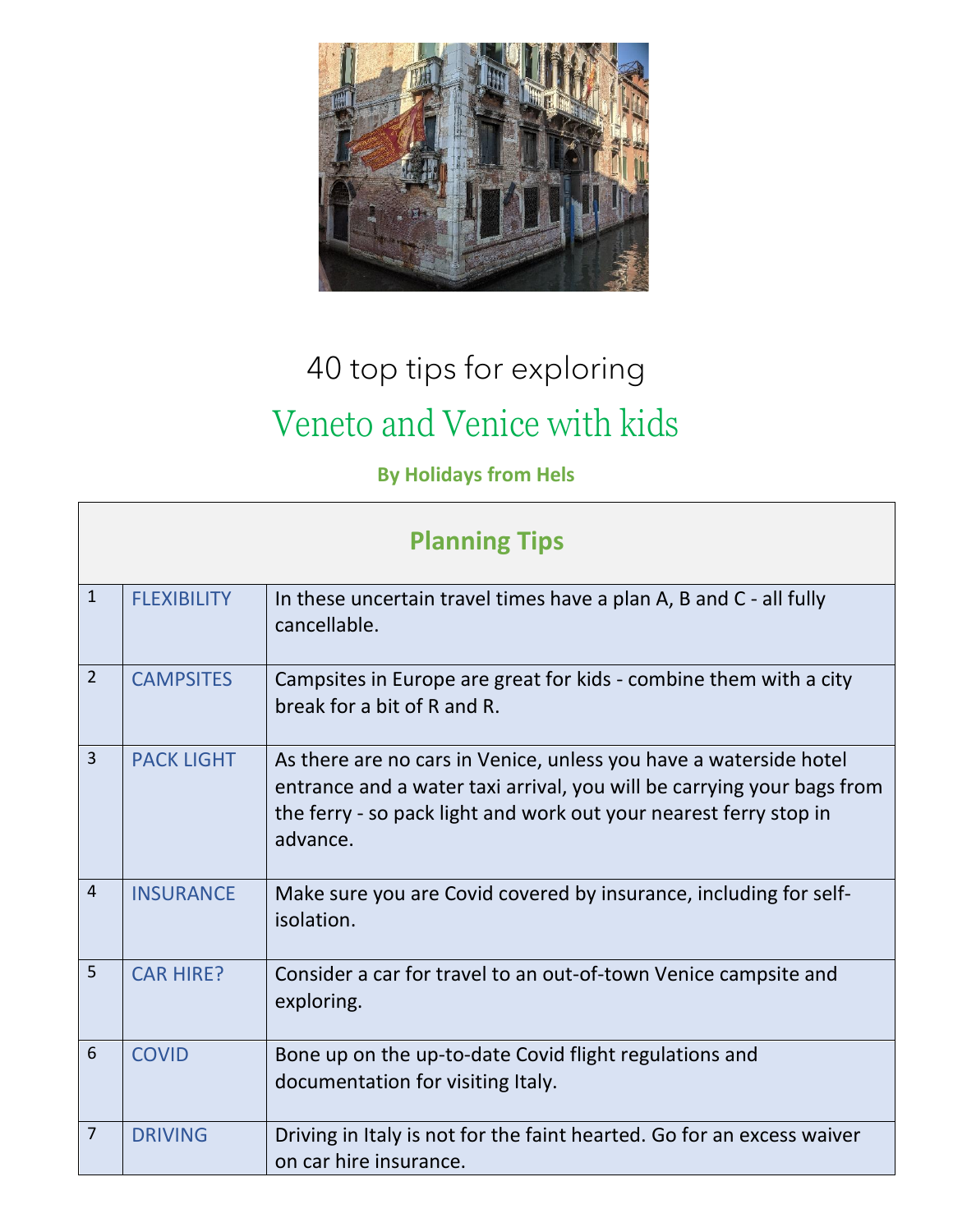| <b>Campsite Tips</b> |                   |                                                                                                         |  |  |
|----------------------|-------------------|---------------------------------------------------------------------------------------------------------|--|--|
| 8                    | <b>BEACHSIDE</b>  | Pick a site by the beach with at least one pool, and a pretty town<br>nearby.                           |  |  |
| 9                    | <b>DINING</b>     | Plan arrival times to coincide with food outlet opening times.                                          |  |  |
| 10                   | <b>DRINKING</b>   | Order prosecco on tap and by the jug/vase.                                                              |  |  |
| 11                   | <b>AIRCON</b>     | Make sure you book aircon if you want to be able to breathe/sleep.                                      |  |  |
| 12                   | <b>POOLS</b>      | When looking at pools, the rule is the more the merrier. Check they<br>have one for your child's age.   |  |  |
| 13                   | <b>BOOK AHEAD</b> | More campsite restaurants mean less cooking. Book your table to<br>avoid disappointment/ tears/ hunger. |  |  |
| 14                   | <b>WEATHER</b>    | Italy is stormy. Pack a waterproof and have a rainy-day plan.                                           |  |  |
| 15                   | <b>BEACHES</b>    | Not all Italian beaches are great. Do a bit of research (we didn't).                                    |  |  |

## **Veneto Day Trips**

| 16                       | <b>CHIOGGIA</b>      | Chioggia really is a not-to-be-missed crowd-free mini-Venice.                                                                                                                                      |
|--------------------------|----------------------|----------------------------------------------------------------------------------------------------------------------------------------------------------------------------------------------------|
| 17                       | <b>PO DELTA</b>      | Bring binoculars for the flamingos and be ready for a surprisingly<br>ramshackle eel fishery setting.                                                                                              |
| 18                       | <b>LIDO DI SPINA</b> | Lido Di Spina has the best sand and funky free-entry clubs.                                                                                                                                        |
| 19                       | <b>COMACCHIO</b>     | Look out for the famously enormous bridges in another mini-Venice.                                                                                                                                 |
| <b>Campsite checkout</b> |                      |                                                                                                                                                                                                    |
| 20                       | <b>CHECKOUT</b>      | Be warned this is a lengthy process. Head to reception early the day<br>before to book a slot, pay as much as you can at this point and make<br>sure they know you want aircon for the last night. |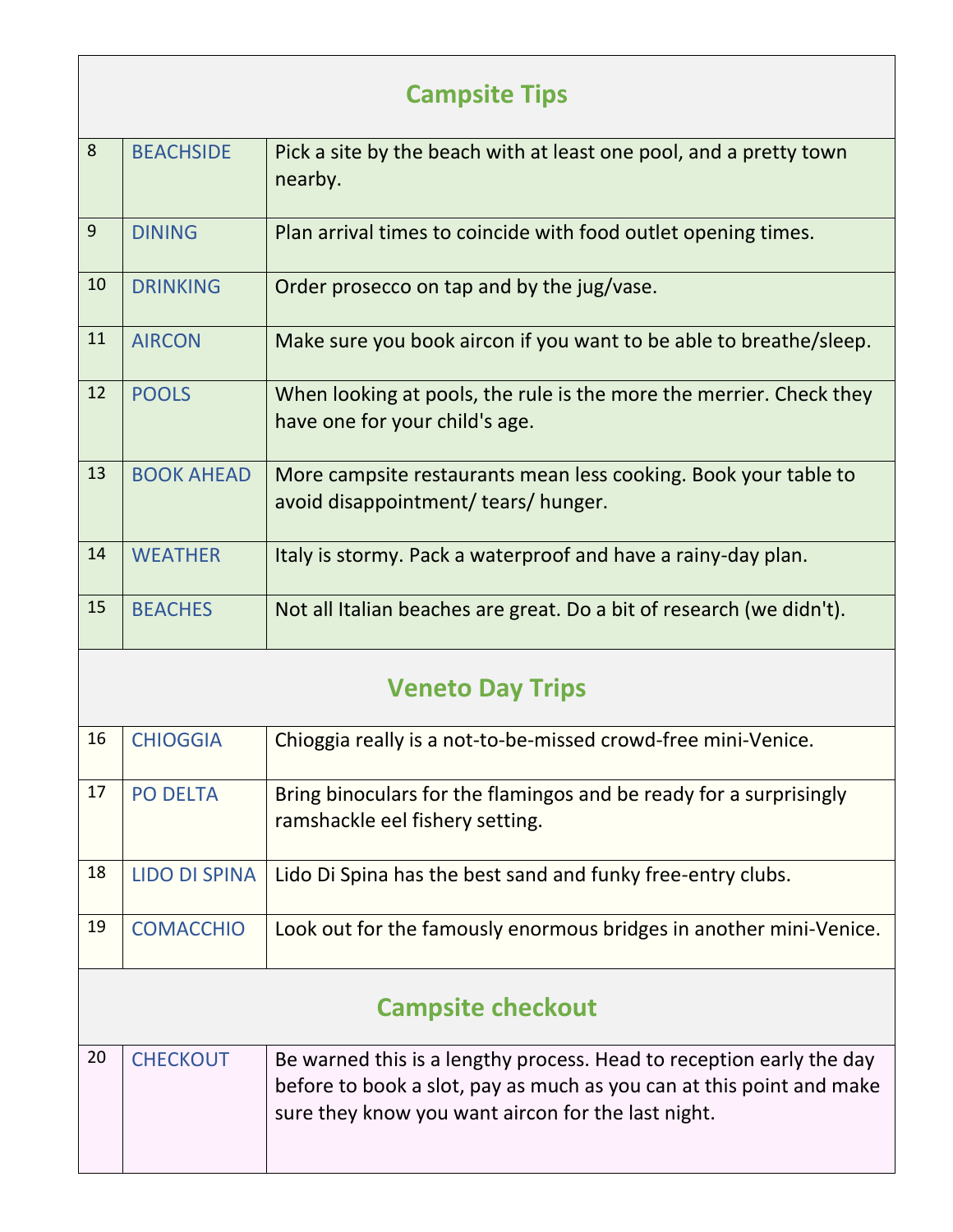| <b>Vineyards</b>         |                                  |                                                                                                                                                                                      |  |  |
|--------------------------|----------------------------------|--------------------------------------------------------------------------------------------------------------------------------------------------------------------------------------|--|--|
| 21                       | <b>PROSECCO</b><br><b>ROAD</b>   | Prosecco Road is not an actual road name but a 60km stretch of<br>vineyards. The walk up the hill at Conegliano is worth it and there is<br>Pepsi cola at the top.                   |  |  |
| <b>Venice arrival</b>    |                                  |                                                                                                                                                                                      |  |  |
| 22                       | <b>PETROL</b>                    | Locate a petrol station on the map before you start your journey to<br>return your hire car.                                                                                         |  |  |
| 23                       | <b>FERRY</b><br><b>TICKETS</b>   | Consider a 72-hour boat pass if visiting the islands.                                                                                                                                |  |  |
| 24                       | <b>WATER TAXI</b>                | Splash out in every sense with a glamourous private water taxi if<br>travelling in a group.                                                                                          |  |  |
| 25                       | <b>MAPS</b>                      | Google maps is better at finding where you are than a real map, but<br>be ready to get lost anyway in the maze of backstreets that make up<br>Venice.                                |  |  |
| <b>Venice Activities</b> |                                  |                                                                                                                                                                                      |  |  |
| 26                       | <b>BASILICA</b><br><b>MUSEUM</b> | The rooftop walk at the Basilica museum is magnificent and only 5E.<br>You can practically touch the Doge's Palace.                                                                  |  |  |
| 27                       | <b>ROMAN</b><br><b>HORSES</b>    | Check out the world travelling Roman horses hiding inside the<br>Basilica museum.                                                                                                    |  |  |
| 28                       | <b>RIALTO</b><br><b>BRIDGE</b>   | Stop for an Aperol at the foot of the Rialto bridge (and take a hat).                                                                                                                |  |  |
| 29                       | <b>TOURIST</b><br><b>RULES</b>   | Gen up on how easy it is to break a Venice tourist rule. Then try not<br>to. (No sitting and snacking.)                                                                              |  |  |
| 30                       | THE LIDO                         | The Lido beach is not that great but for hot children it is a winner.<br>Arrive early for parasol and chair hire. Look out for the party carts.                                      |  |  |
| 31                       | <b>BURANO</b>                    | An absolute highlight is the pretty house photo shoot, a 50 minute<br>boat ride away on the island of Burano. Go early to avoid crowds and<br>bring a portable phone charger (or 2). |  |  |